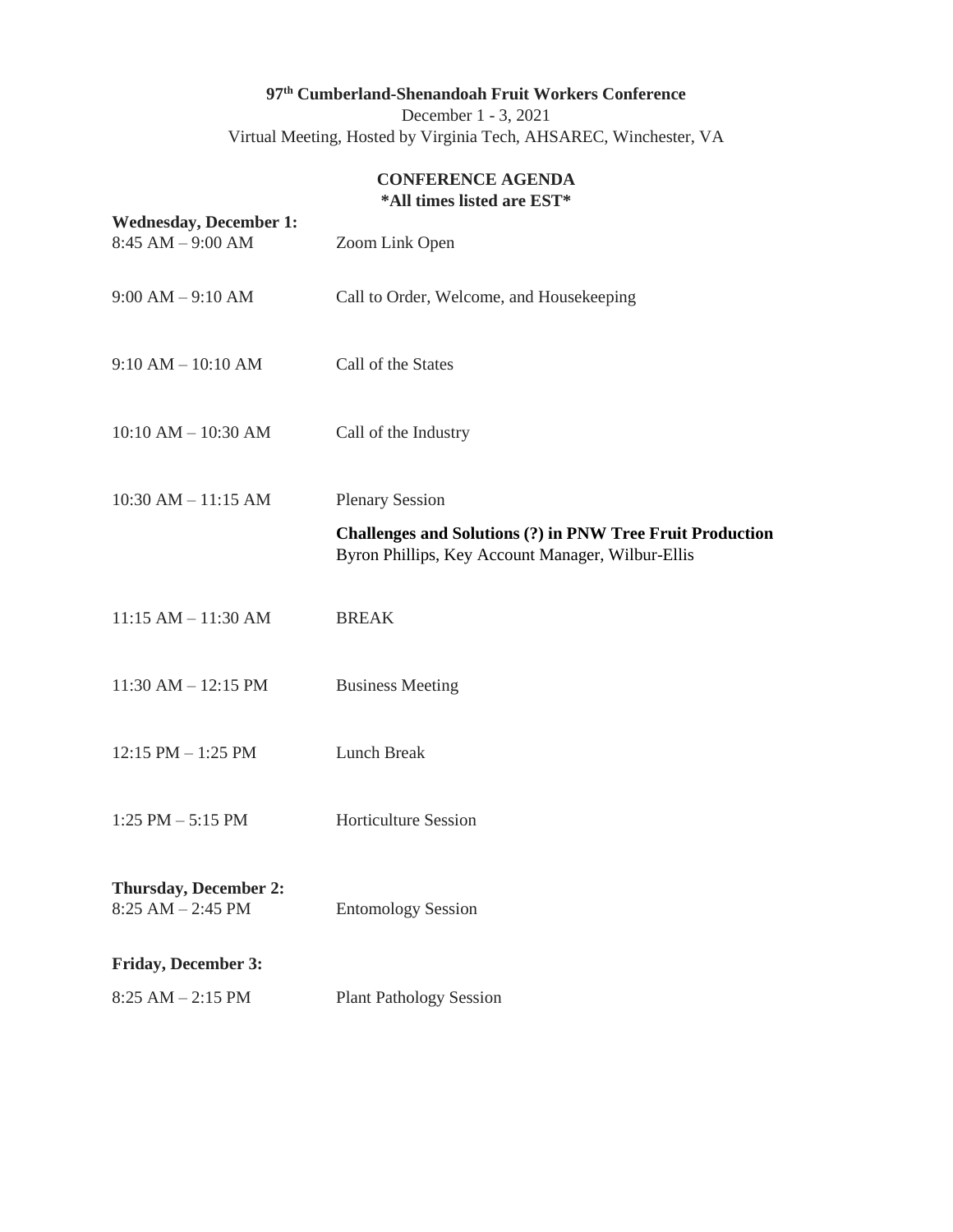### **Horticulture Session Wednesday, December 1st**

| $1:25 - 1:30$ PM | Welcome and housekeeping Moderator: Tom Kon, NC State University                                                                                                                                           |
|------------------|------------------------------------------------------------------------------------------------------------------------------------------------------------------------------------------------------------|
| $1:30 - 1:45$ PM | The future of the Appalachian Fruit Research Station's pome fruit breeding<br>program<br>Christopher Gottschalk. USDA-ARS Appalachian Fruit Research Center                                                |
| $1:45 - 2:00$ PM | Addressing herbicide trunk deposition in high density apple systems<br>Janet van Zoeren and Michael Basedow. Cornell Cooperative Extension.                                                                |
| $2:00 - 2:15$ PM | A quantitative weed IPM program for New Jersey blueberries<br><b>Carrie Denson and Dean Polk. Rutgers University</b>                                                                                       |
| $2:15 - 2:30$ PM | Effect of timing and air output of pneumatic defoliation on canopy light<br>distribution and red color of apple<br><b>Jim Schupp</b> and Melanie Schupp. Penn State Fruit Research and Extension<br>Center |
| $2:30 - 2:45$ PM | Effects of ReTain and Harvista on the pre-harvest drop and cracking of<br>'Gala' apple<br>Sherif Sherif, Jianyang Liu, and Tabibul Islam. Virginia Tech AHSAREC.                                           |
| $2:45 - 3:00$ PM | Assessing the efficacy of GA4+7 products for the control of stem-end splitting<br>in 'Gala' apples<br><b>Sherif Sherif, Tabibul Islam, and Jianyang Liu. Virginia Tech AHSAREC.</b>                        |
| $3:00 - 3:30$ PM | Additional questions / Targeted discussion: Fruit finish and cracking                                                                                                                                      |
| $3:30 - 3:45$ PM | <b>Break</b>                                                                                                                                                                                               |
| $3:45 - 4:00$ PM | Bloom thinning with the PTGM in Northern NY<br>Michael Basedow. Cornell Cooperative Extension: ENYCHP                                                                                                      |
| $4:00 - 4:15$ PM | A RECIPE for predicting fruit set using the fruitlet growth rate model:<br>tested in 2021<br><b>Jon Clements. UMass Extension</b>                                                                          |
| $4:15 - 4:30$ PM | Vis/NIR Spectroscopy is a promising tool to predict apple fruitlet abscission<br>Jimmy Larson and Tom Kon. NC State University                                                                             |
| $4:30 - 4:45$ PM | Evaluation of the new materials ACC and Metamitron for chemical thinning<br>of 'Gala' apples<br><b>Anna Wallis, MSU Extension</b>                                                                          |
| $4:45 - 5:00$ PM | Effects and interactions of blackberry genotype and PGRs on vegetative<br>growth<br>Tom Kon, Chris Clavet, and Ann Piotrowski. NC State University                                                         |
| $5:00 - 5:15$ PM | <b>Additional questions and open discussion</b>                                                                                                                                                            |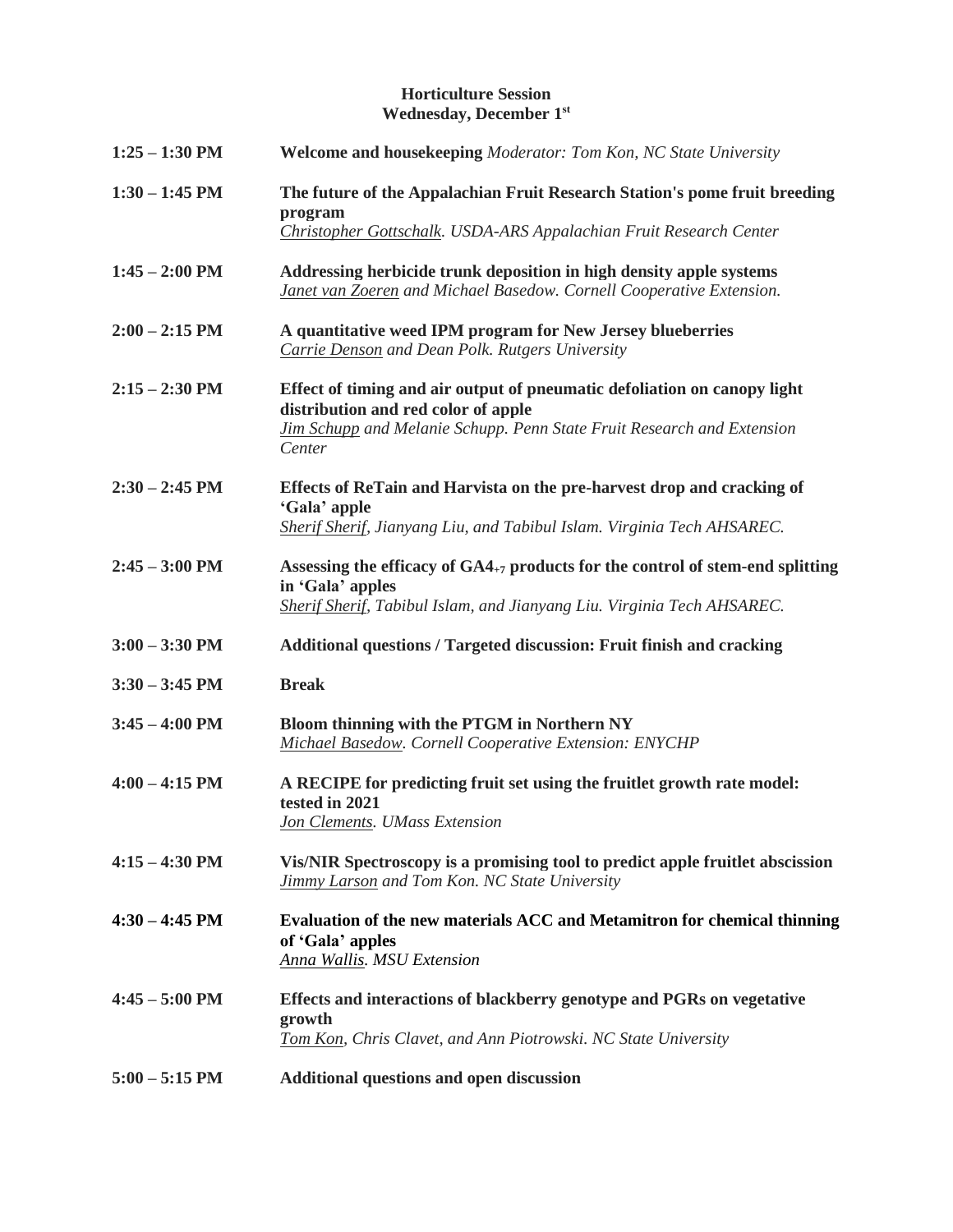## **Entomology Session Thursday, December 2nd**

| $8:25 - 8:30$ AM   | <b>Welcome and housekeeping Moderator: Steve Schoof, NC State University</b>                                                                                                                                                                                                                                                                                                                                                                |
|--------------------|---------------------------------------------------------------------------------------------------------------------------------------------------------------------------------------------------------------------------------------------------------------------------------------------------------------------------------------------------------------------------------------------------------------------------------------------|
| $8:30 - 8:45$ AM   | Distribution of 17-year periodical cicada nymphal exuviae and oviposition<br>injury in Mid-Atlantic apple orchards<br>Chris Bergh <sup>1</sup> , Jared Dyer <sup>1</sup> , Nate Brandt <sup>1</sup> , John Cullum <sup>2</sup> , Laura Nixon <sup>2</sup> , Tracy<br>Leskey <sup>2</sup> , and Mizuho Nita <sup>1</sup> . Virginia Tech AHSAREC <sup>1</sup> and USDA-ARS<br>Appalachian Fruit Research Center <sup>2</sup>                 |
| $8:45 - 9:00$ AM   | Management impacts on secondary orchard pests and beneficial insects<br>under mating disruption<br>Jake Newcombe and Anne Nielsen. Rutgers University                                                                                                                                                                                                                                                                                       |
| $9:00 - 9:15 AM$   | Mating disruption in small apple plots: Does it work?<br>Tracy C. Leskey, John Cullum, Chris Hott, and Lee Carper. USDA-ARS<br>Appalachian Fruit Research Station                                                                                                                                                                                                                                                                           |
| $9:15 - 9:30$ AM   | In-situ distribution of plum curculio Conotrachelus nenuphar in peach and<br>blueberry farms<br>Timothy Lampasona, Anne Nielsen, and Cesar Rodriguez-Saona. Rutgers<br>University                                                                                                                                                                                                                                                           |
| $9:30 - 9:45$ AM   | Assessing the impact of ruby-throated hummingbird predation on spotted-<br>wing drosophila in raspberry<br><b>Juliet Carroll, Percival Marshall, Nicole Mattoon, Courtney Weber, Greg Loeb.</b><br>Cornell University                                                                                                                                                                                                                       |
| $9:45 - 10:00$ AM  | Effects of buckwheat strips on abundances of beneficial and pest insect<br>species in experimental peach orchards<br><b>Emma Waltman and Anne Nielsen. Rutgers University</b>                                                                                                                                                                                                                                                               |
| $10:00 - 10:15$ AM | <b>Additional Questions and open Discussion</b>                                                                                                                                                                                                                                                                                                                                                                                             |
| $10:15 - 10:30$ AM | <b>BREAK</b>                                                                                                                                                                                                                                                                                                                                                                                                                                |
| $10:30 - 10:45$ AM | <b>Monitoring BMSB revisited - research and practice</b><br>Greg Krawczyk and Edwin Winzeler. Penn State University Fruit Research and<br><b>Extension Center</b>                                                                                                                                                                                                                                                                           |
| $10:45 - 11:00$ AM | Does trap location matter? Comparing captures of Trissolcus japonicus in<br>mid- and lower canopy yellow sticky cards<br>Jared Dyer <sup>1</sup> , Elijah Talamas <sup>2</sup> , Tracy Leskey <sup>3</sup> , and Christopher Bergh <sup>1</sup> . Virginia<br>Tech AHSAREC <sup>1</sup> , Florida Department of Agriculture and Consumer Services <sup>2</sup> ,<br>USDA-ARS Appalachian Fruit Research Station <sup>3</sup>                |
| $11:00 - 11:15$ AM | Conventional and molecular assessment of parasitism in stink bug sentinel<br>egg masses<br>James R. Hepler <sup>1</sup> , Kacie Athey <sup>2</sup> , David Enicks <sup>3</sup> , Paul K. Abram <sup>4</sup> , Tara D.<br>Gariepy <sup>4</sup> , Elijah J. Talamas <sup>5</sup> , and Elizabeth Beers <sup>3</sup> . USDA-ARS Appalachian<br>Fruit Research Station <sup>1</sup> , University of Illinois at Urbana Champaign <sup>2</sup> , |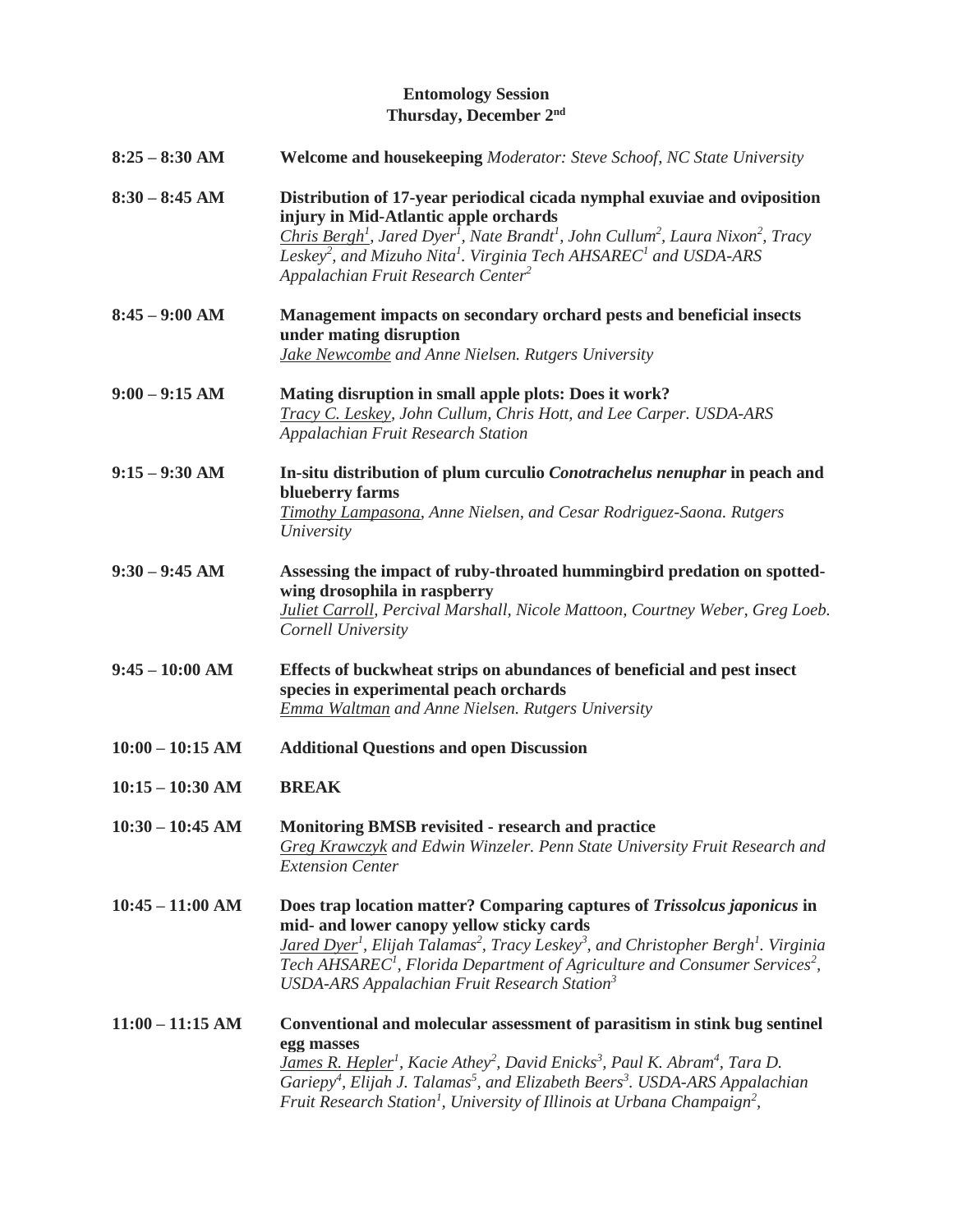|                            | Washington State University $TFREC^3$ , Agriculture and Agri-Food Canada <sup>4</sup> , and<br>Florida Department of Agriculture and Consumer Services <sup>5</sup>                                                                                                 |
|----------------------------|---------------------------------------------------------------------------------------------------------------------------------------------------------------------------------------------------------------------------------------------------------------------|
| $11:15 - 11:30$ AM         | What to do about BMSB on Granny Smith apples?<br>Jim Walgenbach, Steve Schoof, and Emily Ogburn. NC State University                                                                                                                                                |
| $11:30 - 11:45$ AM         | Is Attract-and-Kill a viable option for brown marmorated stink bug control<br>in NC apples?<br>Steve Schoof and Jim Walgenbach. North Carolina State University                                                                                                     |
| $11:45 - 12:00 \text{ PM}$ | <b>Additional questions / Open discussion</b>                                                                                                                                                                                                                       |
| $12:00 - 1:00$ PM          | Lunch                                                                                                                                                                                                                                                               |
| $1:00 - 1:15$ PM           | Incipient invasion of spotted lanternfly into Northern Virginia vineyards<br>Johanna Elsensohn. USDA-ARS Appalachian Fruit Research Station                                                                                                                         |
| $1:15 - 1:30$ PM           | Spotted lanternfly, Lycorma delicatula, enters Virginia vineyards<br>Doug Pfeiffer <sup>1</sup> , Jason Bielski <sup>1</sup> , and Mark Sutphin <sup>2</sup> . Virginia Tech <sup>1</sup> and Virginia<br>Cooperative Extension <sup>2</sup>                        |
| $1:30 - 1:45$ PM           | <b>Spotted lanternfly phenology in New Jersey</b><br>Katarzyna Madalinska and Anne L. Nielsen. Rutgers University                                                                                                                                                   |
| $1:45 - 2:00$ PM           | Update on female spotted lanternfly reproductive development in eastern<br>Pennsylvania<br>Julie Urban and Dennis Calvin. Penn State University                                                                                                                     |
| $2:00 - 2:15$ PM           | Management of overwintering spotted lanternfly (Lycorma delicatula) egg<br>masses with the entomopathogenic fungus, Beauveria bassiana<br>Jason Bielski, Douglas Pfeiffer, and Stefan Jaronski. Virginia Tech                                                       |
| $2:15 - 2:30$ PM           | Season-long effects of spotted lanternfly infestation on young apple and<br>peach trees: Short-term effects and long-term plans<br>Laura J. Nixon, Lisa Tang, Caitlin Barnes, Tony Rugh, and Tracy C. Leskey.<br><b>USDA-ARS Appalachian Fruit Research Station</b> |
| $2:30 - 2:45$ PM           | <b>Additional questions and open discussion</b>                                                                                                                                                                                                                     |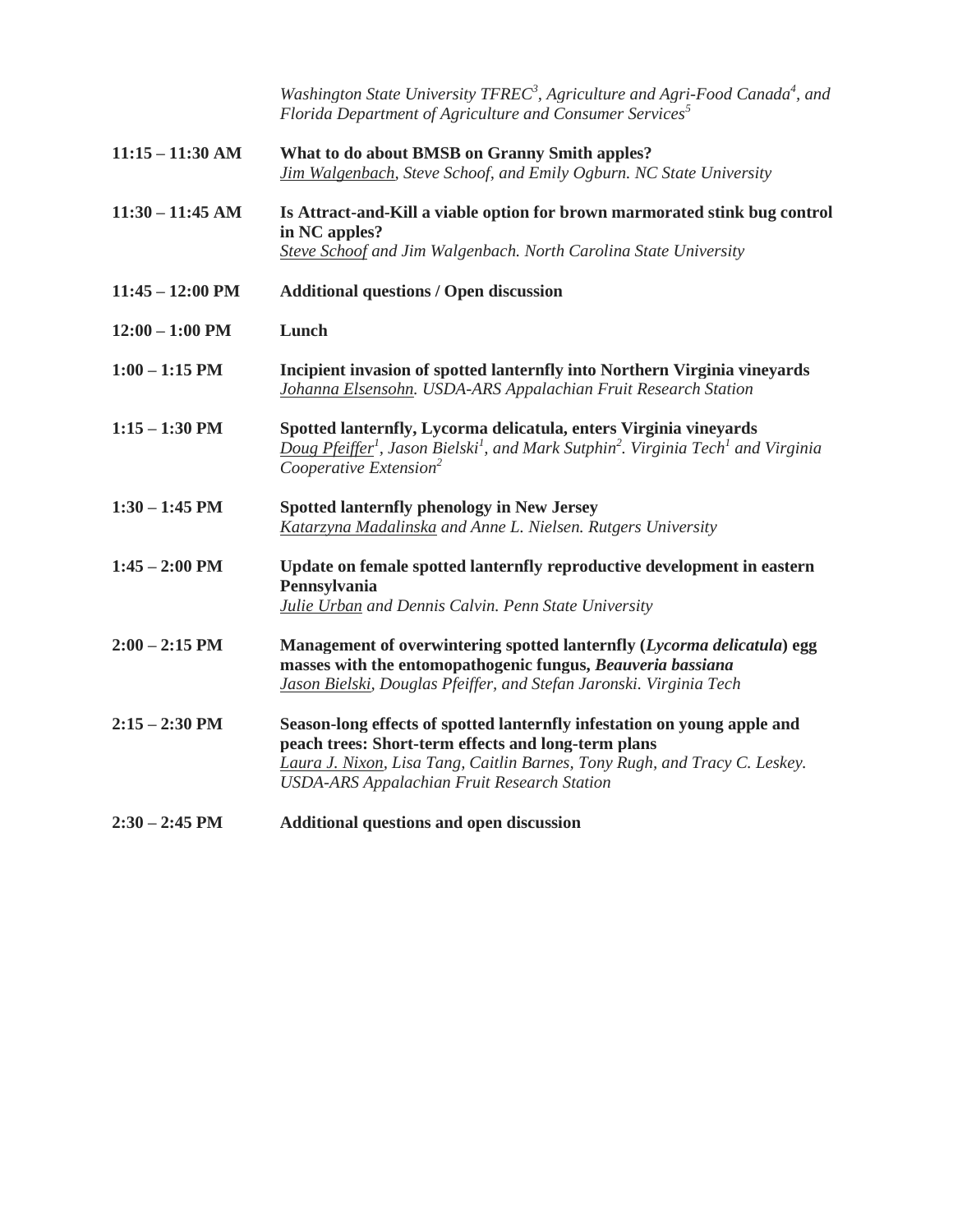#### **Plant Pathology Session Friday, December 3rd**

| $8:25 - 8:30$ AM   | Welcome and housekeeping Moderator: Sara Villani, NC State University                                                                                                                                                                                                                                                                                                                                                                                                                |
|--------------------|--------------------------------------------------------------------------------------------------------------------------------------------------------------------------------------------------------------------------------------------------------------------------------------------------------------------------------------------------------------------------------------------------------------------------------------------------------------------------------------|
| $8:30 - 8:45$ AM   | Summary of peach disease control using biorational materials<br>Norman Lalancette and Lorna Blaus. Rutgers University                                                                                                                                                                                                                                                                                                                                                                |
| $8:45 - 9:00$ AM   | Investigation of alternative fungicides for preharvest peach brown rot<br>control<br>Guido Schnabel, William Gura, and Jeff Hopkins. Clemson University                                                                                                                                                                                                                                                                                                                              |
| $9:00 - 9:15 AM$   | Edging out the competition: The blue mold fungus uses patulin to exclude<br>other fungi at the food infection court<br>Holly Bartholomew, Michael Bradshaw, Otilia Macarisin, Verneta Gaskins,<br>Jorge Fonseca, and Wayne Jurick II. USDA-ARS Food Quality Lab                                                                                                                                                                                                                      |
| $9:15 - 9:30$ AM   | Using leaf wetness and temperature to predict Colletotrichum infection of<br>grapes<br>Scott Cosseboom and Mengjun Hu. University of Maryland.                                                                                                                                                                                                                                                                                                                                       |
| $9:30 - 9:45$ AM   | Fungicide field trials: Grape powdery mildew and downy mildew,<br>Winchester, VA 2021<br>Mizuho Nita and Kenneth Savia. Virginia Tech AHSAREC                                                                                                                                                                                                                                                                                                                                        |
| $9:45 - 10:00$ AM  | Fungicide field trials: Grape late season rots and protective materials,<br>Winchester, VA 2021<br>Mizuho Nita and Kenneth Savia. Virginia Tech AHSAREC                                                                                                                                                                                                                                                                                                                              |
| $10:00 - 10:15$ AM | <b>Additional Questions / Open Discussion</b>                                                                                                                                                                                                                                                                                                                                                                                                                                        |
| $10:15 - 10:30$ AM | <b>BREAK</b>                                                                                                                                                                                                                                                                                                                                                                                                                                                                         |
| $10:30 - 10:45$ AM | Spring snow cover and apple scab pseudothecial development<br><b>Juliet Carroll</b> , Wayne Wilcox, Ron Neville, Judy Nedrow, and Percival Marshall.<br>Cornell University                                                                                                                                                                                                                                                                                                           |
| $10:45 - 11:00$ AM | Control of shoot blight and cankers on pear with Regalia and the effect of<br>Gatten <sup>®</sup> and Parade <sup>®</sup> on apple powdery mildew<br>$Sr$ <i>dan Aćimović</i> <sup>1</sup> , Christopher Meredith <sup>2</sup> , Andrew Davis <sup>1</sup> , and Vivien Wong <sup>1</sup> .<br>Virginia Tech AHSAREC <sup>1</sup> and Cornell University <sup>2</sup> .                                                                                                              |
| $11:00 - 11:15$ AM | Tackling the role of environmental and host factors in Erwinia amylovora<br>survival and long-term persistence in fire blight cankers<br>Ricardo Delgado Santander <sup>1</sup> , Christopher Meredith <sup>1</sup> , Fatemeh Khodadadi <sup>2</sup> , Jon<br>Clements <sup>3</sup> , and Srđan Aćimović <sup>2</sup> . Cornell University <sup>1</sup> , Virginia Polytechnic<br>Institute and State University <sup>2</sup> , and University of Massachusetts Amherst <sup>3</sup> |
| $11:15 - 11:30$ AM | Plant pathogens associated with ambrosia beetles attacking apple trees:<br>Hitchhikers, bed-fellows, or beacons for beetle attack?<br>Sean Gresham, Jim Walgenbach, and Sara Villani. North Carolina State<br>University                                                                                                                                                                                                                                                             |